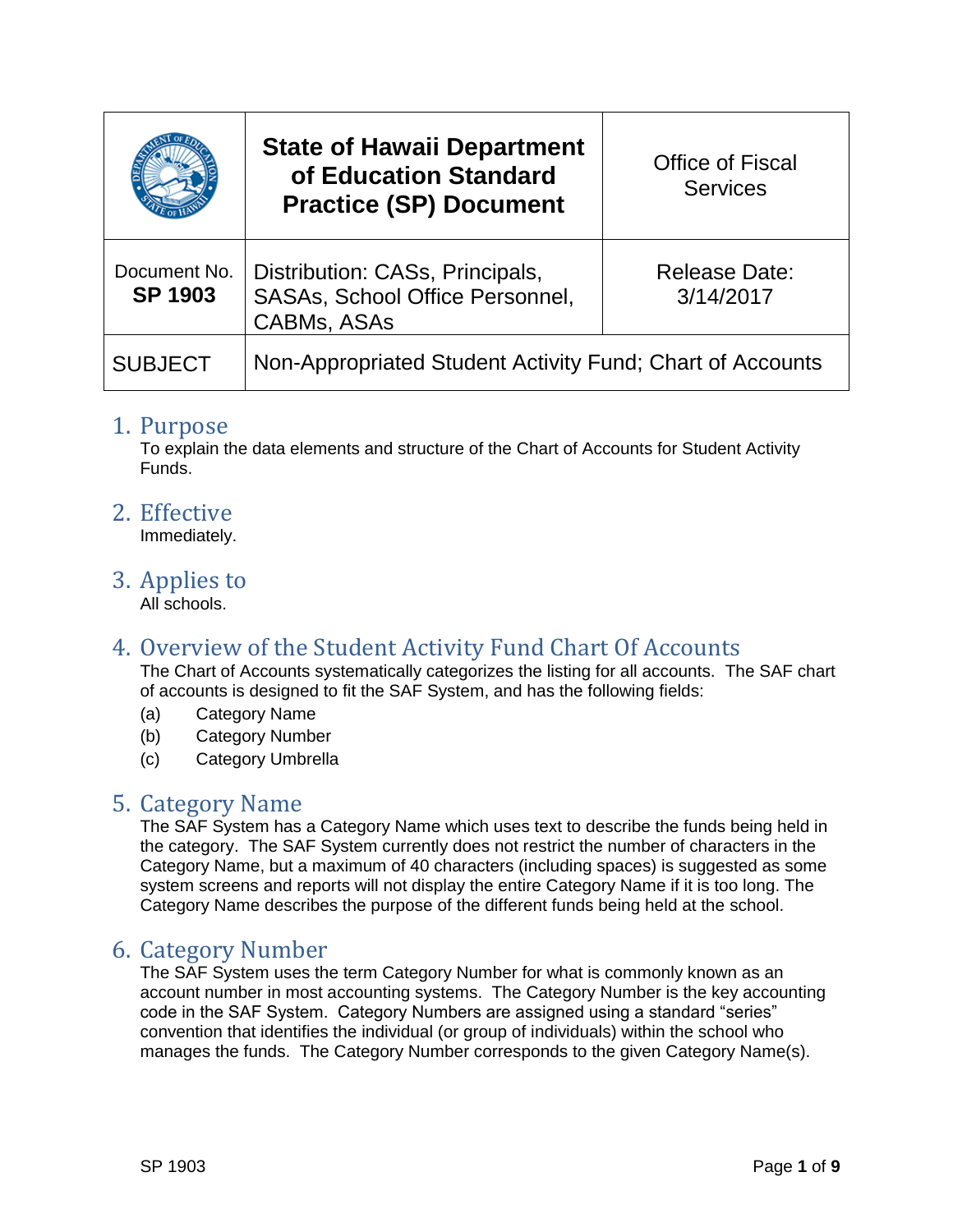- (a) Main Categories: Main Category Numbers are whole numbers, four digits followed by ".00" at the end.
- (b) Sub-Categories: Main Category Numbers can have "sub" categories that exist under the Main.
	- (1) Sub-Categories are four digit Main Category Numbers followed by two digits separated by a decimal (i.e., ".01", ".02").
	- (2) Sub-Categories should be used to track SAF that need to be accounted for separately but are associated with a Main Category Name and Number.
	- (3) The Sub-Category allows schools to separately track and report the revenues and expenditures of a specific activity while still linking the funds with the individual or group that manages the funds.
	- (4) For fundraising activities, after activities recorded in a Sub-Category are complete, funds in the Sub-Category can be manually "rolled up" into the main 4-digit Category by using the transfer function in the SAF System. Schools must perform this consolidation of funds by the end of each school year. The Sub-Category Number may then be re-used for the same activity in the following school year.

| Exhibit 1<br><b>CHART OF ACCOUNTS STRUCTURE</b> |                                |                                                                                                                                                                                                                                                                                   |  |
|-------------------------------------------------|--------------------------------|-----------------------------------------------------------------------------------------------------------------------------------------------------------------------------------------------------------------------------------------------------------------------------------|--|
| Category<br><b>Series</b><br>Number             | Category<br><b>Series Name</b> | <b>Category Series Description</b><br>and Examples of Specific Category Names                                                                                                                                                                                                     |  |
| 1000s                                           | Administration                 | To account for SAF funds for administrator or general<br>school use at the discretion of the principal.<br>Examples: General School Account, Principal's<br>Discretionary Funds, General School Fundraisers,<br>General School Donations, Investments-CD,<br>Investments-Savings. |  |
| 2000s                                           | Grade /<br>Graduating<br>Class | To account for SAF funds of a grade level or<br>graduating year (class of xxxx) and its related<br>activities.<br>Examples: Preschool, Kindergarten, Grade 1Class<br>of 2014, Class of 2026.                                                                                      |  |
| 3000s                                           | <b>Student</b><br>Activity     | To account for SAF funds for a student activity that<br>benefits one or more students, but is not specifically<br>associated with a grade/graduating class, club, or<br>sport team.<br>Examples: Library Fund, Student Council, Yearbook,<br>Robotics.                            |  |
| 4000s                                           | Club                           | To account for SAF of school sponsored chartered<br>clubs as authorized by the Principal (approved annual<br>applications on file) and their related activities.<br>Examples: Art Club, Book Club, Chess Club, Drama<br>Club.                                                     |  |
| 5000s                                           | Sport Team                     | To account for monies related to SAF funds of official<br>school-recognized sport teams which exist under the                                                                                                                                                                     |  |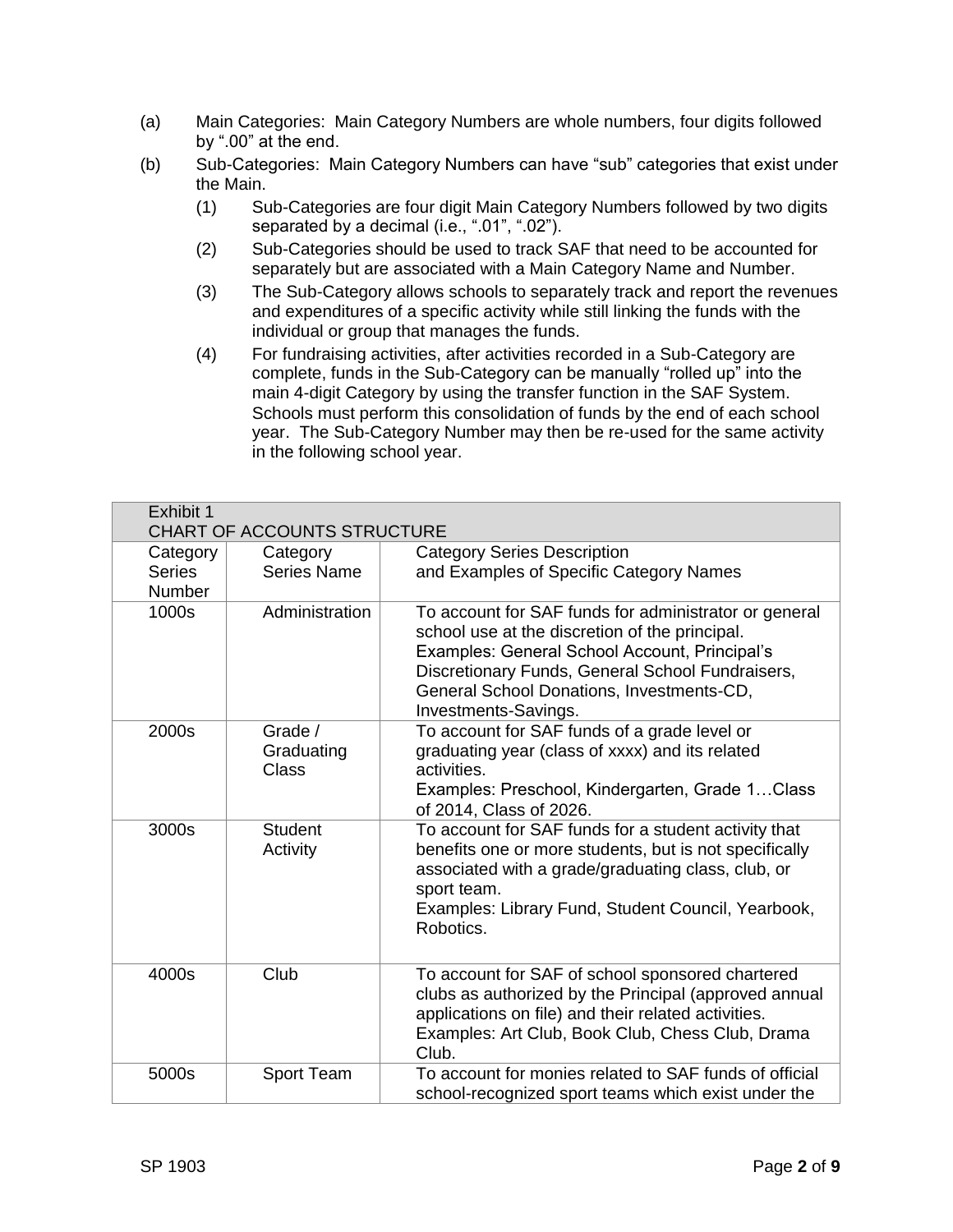| Exhibit 1                   |                                                     |
|-----------------------------|-----------------------------------------------------|
| CHART OF ACCOUNTS STRUCTURE |                                                     |
|                             | DOE Athletics Program and not otherwise required to |
|                             | be routed through the State accounts.               |
|                             | Examples: Donation for Baseball Equipment, Donation |
|                             | for Basketball Team, Soccer Fundraiser, Volleyball  |
|                             | Scholarship Donation.                               |

Exhibit 2 is a sample of how Main and Sub Category Numbers and Category Names are assigned based on the chart of accounts structure.

| Exhibit 2<br>EXAMPLES OF MAIN CATEGORIES AND SUB-CATEGORIES |                |                        |                                        |  |
|-------------------------------------------------------------|----------------|------------------------|----------------------------------------|--|
| <b>CATEGORY SERIES</b>                                      |                | Main/Sub-              | <b>Example MAIN Category Name</b>      |  |
|                                                             |                | <b>Category Number</b> | and SUB-CATEGORY NAME                  |  |
| 1000s                                                       | Administration | 1001.00                | <b>General School</b>                  |  |
|                                                             |                | 1001.02                | Investment Income                      |  |
|                                                             |                | 1001.97                | Deposit Overage/Shortage               |  |
|                                                             |                | 1998.00                | <b>School Food Services Refunds</b>    |  |
|                                                             |                | 1998.01                | SFS Refunds FY 2014                    |  |
|                                                             |                | 1998.02                | SFS Refunds FY 2015                    |  |
|                                                             |                | 1999.00                | Investments                            |  |
|                                                             |                | 1999.01                | <b>Bank CD</b>                         |  |
|                                                             |                | 1999.06                | <b>Bank Savings</b>                    |  |
| 2000s                                                       | Grade /        | 2014.00                | Class of 2014                          |  |
|                                                             | Graduating     | 2014.01                | Class of 2014-Fundraising              |  |
|                                                             | <b>Class</b>   | 2014.02                | Class of 2014-Field Trips              |  |
|                                                             |                | 2014.03                | Class of 2014-Senior Prom              |  |
| 3000s                                                       | <b>Student</b> | 3001.00                | <b>Student Government</b>              |  |
|                                                             | Activity       | 3001.01                | <b>Student Government-Fundraising</b>  |  |
|                                                             |                | 3001.02                | <b>Student Government-Donation</b>     |  |
| 4000s                                                       | Club           | 4001.00                | <b>Chess Club</b>                      |  |
|                                                             |                | 4001.01                | <b>Chess Club-Fundraising</b>          |  |
| 5000s                                                       | Sport Team     | 5001.00                | <b>Baseball Team</b>                   |  |
|                                                             |                | 5001.01                | Donation for Baseball Equipment        |  |
|                                                             |                | 5002.00                | <b>Volleyball Team</b>                 |  |
|                                                             |                | 5002.01                | <b>Volleyball Scholarship Donation</b> |  |

These Category and Sub-Category numbers are standard across all schools:

1001 General School

1001.97 Cash Overage/Shortage

1001.98 Fees Due to State

1001.99 Pending Journal Entry

1998 School Food Services Revenue Refund

1999 Investments (only used if the school has investments). Suggested ranges for Sub-Category numbers are:

1999.01 - 1999.05 Certificate of Deposit (CD)

1999.06 - 1999.10 Savings Account

1999.11 – 1999.15 Bonds – U.S. Government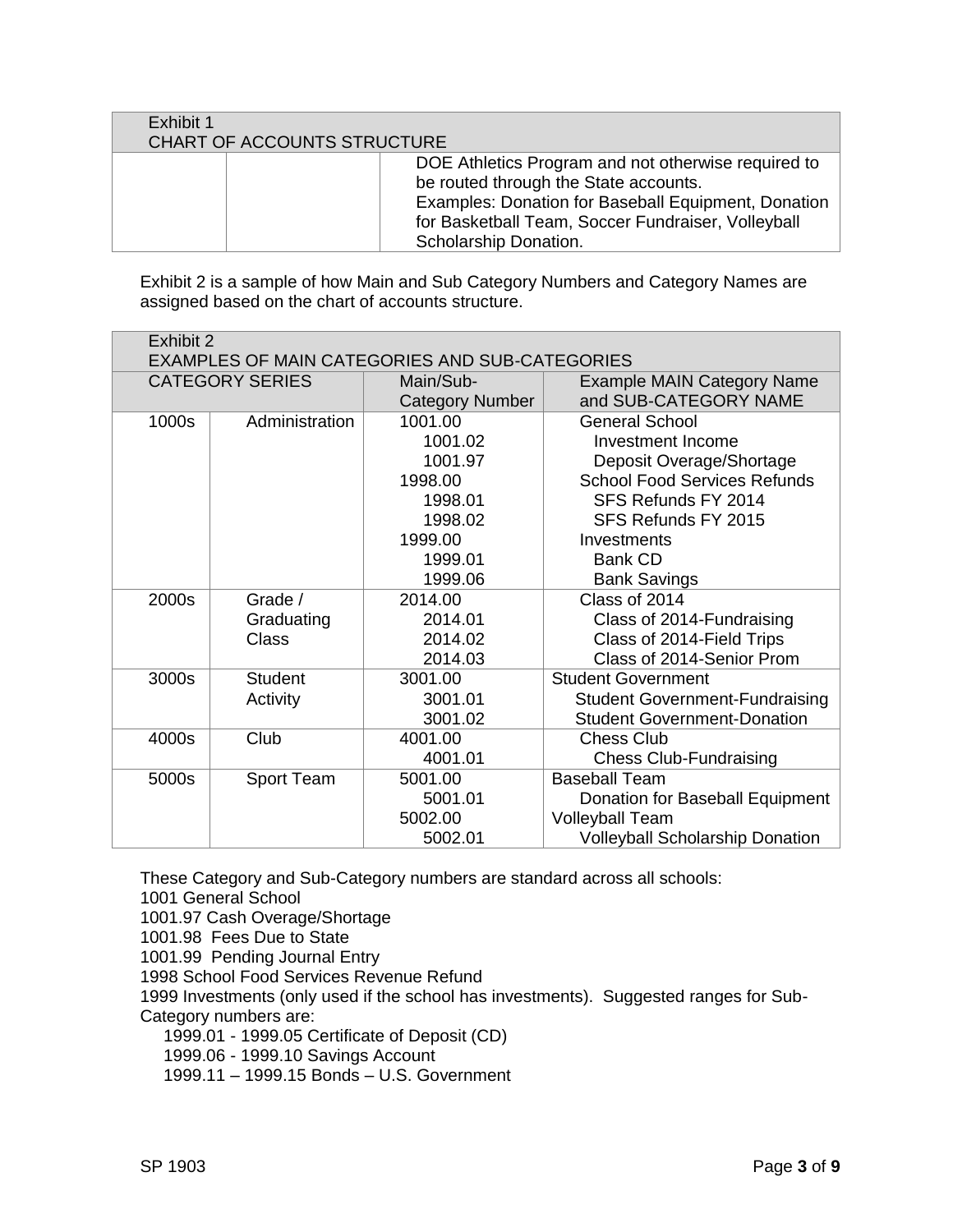# 7. Category Umbrella

Category Umbrellas further classify the various Category and Sub-Category Names and Numbers into related groups for administration and reporting purposes. Each Category and Sub-Category is established under a Category Umbrella that describes the nature of the funds. A Sub-Category can be established under a different Category Umbrella than its Main Category. Exhibits 3, 4, and 5 list and define the available Category Umbrellas.

|                                 | Exhibit 3                    | CATEGORY UMBRELLA OPTIONS FOR EACH CATEGORY SERIES                     |                                                                     |                                                                     |                                                                     |                                                                     |
|---------------------------------|------------------------------|------------------------------------------------------------------------|---------------------------------------------------------------------|---------------------------------------------------------------------|---------------------------------------------------------------------|---------------------------------------------------------------------|
|                                 | <b>CATEGO</b>                | 1000                                                                   | 2000                                                                | 3000                                                                | 4000                                                                | 5000                                                                |
|                                 | <b>RY</b><br><b>SERIES</b>   | Administration                                                         | Grade /<br>Gradua<br>ting<br><b>Class</b>                           | <b>Student</b><br>Activity                                          | Club                                                                | Sport<br>Team                                                       |
|                                 | For<br>Regular<br>Activities | Administration                                                         | Grade /<br>Grad<br><b>Class</b>                                     | <b>Student</b><br>Activity                                          | Club                                                                | Sport<br>Team                                                       |
| Umbrella<br>Category<br>Options | For<br>Special<br>Activities | <b>Field Trips</b><br><b>Fundraisers</b><br><b>Donations</b><br>Grants | Field<br><b>Trips</b><br>Fundrai<br>sers<br>Donatio<br>ns<br>Grants | <b>Field Trips</b><br>Fundraise<br>rs<br><b>Donations</b><br>Grants | Field<br><b>Trips</b><br>Fundrais<br>ers<br>Donation<br>S<br>Grants | <b>Field Trips</b><br>Fundraiser<br>S<br><b>Donations</b><br>Grants |

| Exhibit 4            | CATEGORY UMBRELLA OPTIONS FOR SPECIAL ACTIVITIES                                                                                                                                                                                              |
|----------------------|-----------------------------------------------------------------------------------------------------------------------------------------------------------------------------------------------------------------------------------------------|
| Category<br>Umbrella | <b>Description</b>                                                                                                                                                                                                                            |
| <b>Field Trips</b>   | A field trip is an excursion taken by students for the purpose of<br>studying, observing, or experiencing something outside of the<br>classroom.<br>Refer to SP 1912 Non-Appropriated Student Activity Fund; Field<br>Trips for more details. |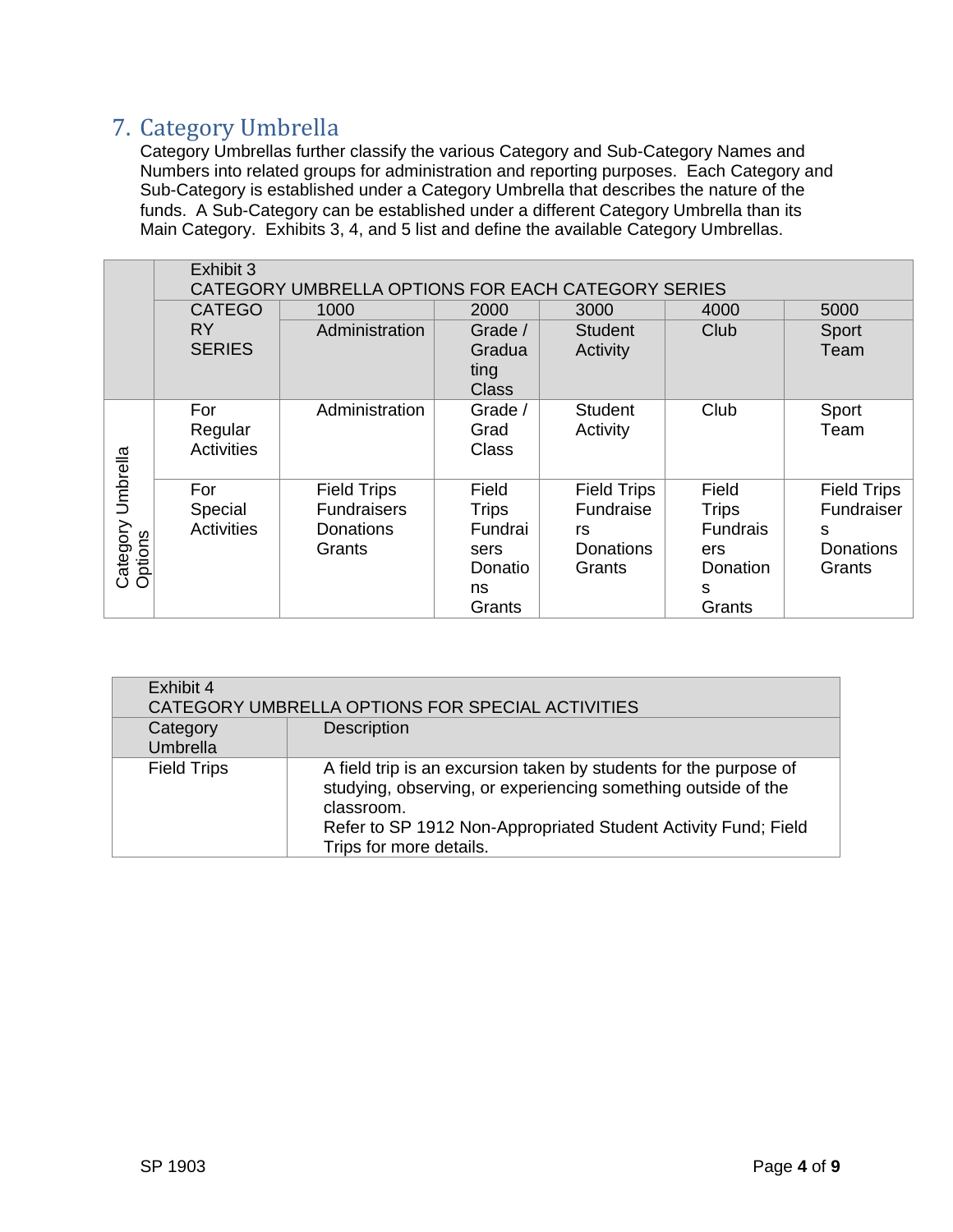| Exhibit 4<br>CATEGORY UMBRELLA OPTIONS FOR SPECIAL ACTIVITIES |                                                                                                                                                                                                                                                                                                                                                                                                                                                                                                                                                                                                                                                                                                                   |  |
|---------------------------------------------------------------|-------------------------------------------------------------------------------------------------------------------------------------------------------------------------------------------------------------------------------------------------------------------------------------------------------------------------------------------------------------------------------------------------------------------------------------------------------------------------------------------------------------------------------------------------------------------------------------------------------------------------------------------------------------------------------------------------------------------|--|
| Category<br>Umbrella                                          | Description                                                                                                                                                                                                                                                                                                                                                                                                                                                                                                                                                                                                                                                                                                       |  |
| <b>Fundraisers</b>                                            | Fundraising is a pre-approved money-raising activity conducted by<br>students for the benefit of a school-recognized or school-<br>sponsored group, such as: grade/graduating class, club, sports<br>team, or the school-wide student body. All fundraising activity<br>must be approved by the Principal. Fundraising activities generally<br>involve providing a good or service in exchange for monies from<br>other students, school faculty, or the community. The monies<br>raised are for purposes of the school or a specific group (i.e., Art<br>Club or Basketball) and cannot be used for non-approved<br>activities, a specific student or teacher, or to benefit individual<br>students or teachers. |  |
|                                                               | The proceeds (or deficits) from each of the money-raising activities<br>must be transferred to the appropriate organization's sub-account<br>at the end of the money raising activity or by year-end, whichever<br>occurs first.<br>Refer to SP 1914 Non-Appropriated Student Activity Fund;                                                                                                                                                                                                                                                                                                                                                                                                                      |  |
|                                                               | Fundraising Activities for more details.                                                                                                                                                                                                                                                                                                                                                                                                                                                                                                                                                                                                                                                                          |  |
| <b>Donations</b>                                              | A donation is a voluntary and generally unsolicited gift received<br>from a donor who expects nothing of significant value in return,<br>other than recognition and disposition of the gift in accordance with<br>the donor's wishes.<br>Refer to SP 1913 Non-Appropriated Student Activity Fund; Gifts,<br>Grants and Bequests (Donations) for more details.                                                                                                                                                                                                                                                                                                                                                     |  |
| Grants                                                        | A grant or contract is an externally funded activity where there is a<br>written or formal agreement representing the transfer of money<br>from a sponsor/grantor in exchange for specific services or actions.<br>This written agreement is enforceable by law, and performance is<br>usually accomplished in a specific time frame, with support being<br>revocable for cause.<br>Refer to SP 1913 Non-Appropriated Student Activity Fund; Gifts,<br>Grants and Bequests (Donations) for more details.                                                                                                                                                                                                          |  |

| Exhibit 5          |                                                                      |
|--------------------|----------------------------------------------------------------------|
|                    | CATEGORY UMBRELLAS FOR REGULAR ACTIVITIES                            |
| Administrator      | Any funds in the 1000 series that are not for special activities (as |
| <b>Funds</b>       | defined in Exhibit 4) needing separate accounting records.           |
| Grade / Grad       | Any funds in the 2000 series that are not for special activities (as |
| <b>Class Funds</b> | defined in Exhibit 4) needing separate accounting records.           |
| <b>Student</b>     | Any funds in the 3000 series that are not for special activities (as |
| Activity           | defined in Exhibit 4) needing separate accounting records.           |
| <b>Funds</b>       |                                                                      |
| Club Funds         | Any funds in the 4000 series that are not for special activities (as |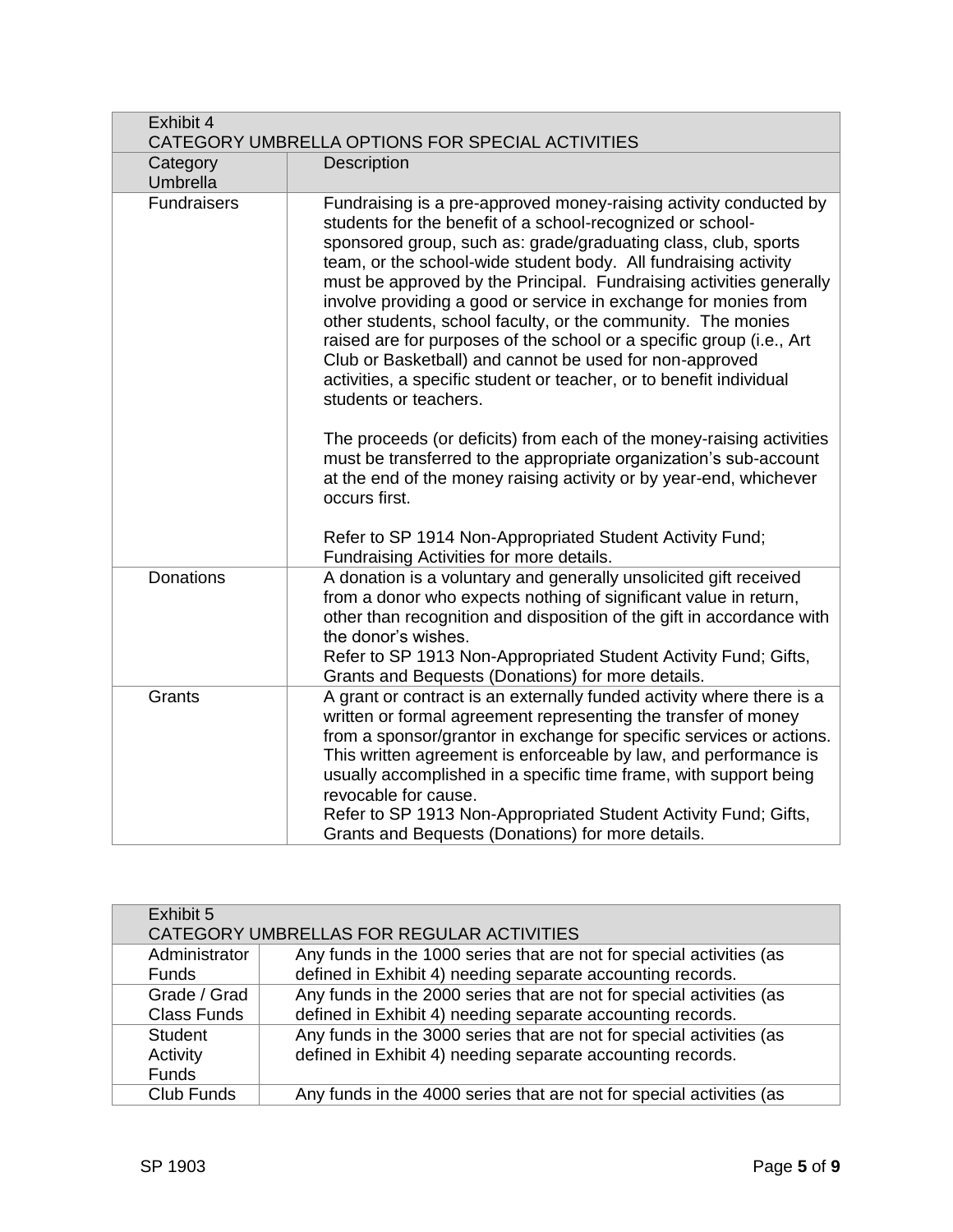| Exhibit 5    |                                                                      |
|--------------|----------------------------------------------------------------------|
|              | CATEGORY UMBRELLAS FOR REGULAR ACTIVITIES                            |
|              | defined in Exhibit 4) needing separate accounting records.           |
| Sport Team   | Any funds in the 5000 series that are not for special activities (as |
| <b>Funds</b> | defined in Exhibit 4) needing separate accounting records.           |

# 8. Establishing a New Category or Sub-Category

- (a) To establish a new Category or Sub-Category, first determine the Category Series taking into consideration who is in charge of the funds.
- (b) Second, determine if it is a special activity or regular activity.
	- (1) If you choose special activity, there are four choices for umbrella.
	- (2) If it is not a special activity, it is a regular activity.
	- (3) To ensure consistent naming when applicable, or the appropriate new Category/Sub-Category Numbers, review the current Category Numbers and Names. Select "Chart of Accounts" on the SAF Main Menu screen under "My School Information." Then sort by "Category Name" and/or "Cat. #" column headers to review the current Category names.
- (c) Third, use the School Category/Chart of Accounts Change Request form (SAF-M2) to request the setup of new Categories or Sub-Categories. This pdf-fillable form may be submitted electronically once proper signatures have been obtained.
- (d) Fourth, after the Category or Sub-Category has been established in SAF, the school user should add the name of a contact person in SAF, such as the teacher, advisor, sponsor, or coach. SAF has reports that can be printed and given to the contact person to communicate the status of the funds. Transfers of funds between Categories and/or Sub-Categories need to be approved by the contact person. If the name is in SAF it is easier to give the approval form to the right person.

# 9. Closing an Inactive Category

Categories with no activity (deposits or expenditures) for at least two complete fiscal years after the last transaction on record may be closed via submission of completed form School Category/Chart of Accounts Change Request (SAF-M2); however no activity for five complete fiscal years after the last transaction on record requires closure of the Category. Categories should be reviewed for this purpose each year in June, prior to the close of the Fiscal Year. For example, if the last activity occurred during fiscal year 2014- 2015, the Category could be closed at the end of fiscal year 2016-2017, but must be closed at the end of fiscal year 2019-2020. SAF report Categories With No Activity (Report #7) can be useful in determining Categories which have had no activity during the current Fiscal Year, to be used as a starting point for review purposes.

A Category's balance must be \$0 before it can be closed. Balances in inactive categories should be transferred to the General School Category.

A Category or Sub-Category Number may be used again (recycled and used for another purpose) after it has been closed for five years.

Balances in Grade/Graduating Class Categories and Sub-Categories in Category Series 2000 for graduated classes can only be kept for up to five complete fiscal years beyond graduation, per §302A-1305, Hawaii Revised Statutes. After five years, school offices shall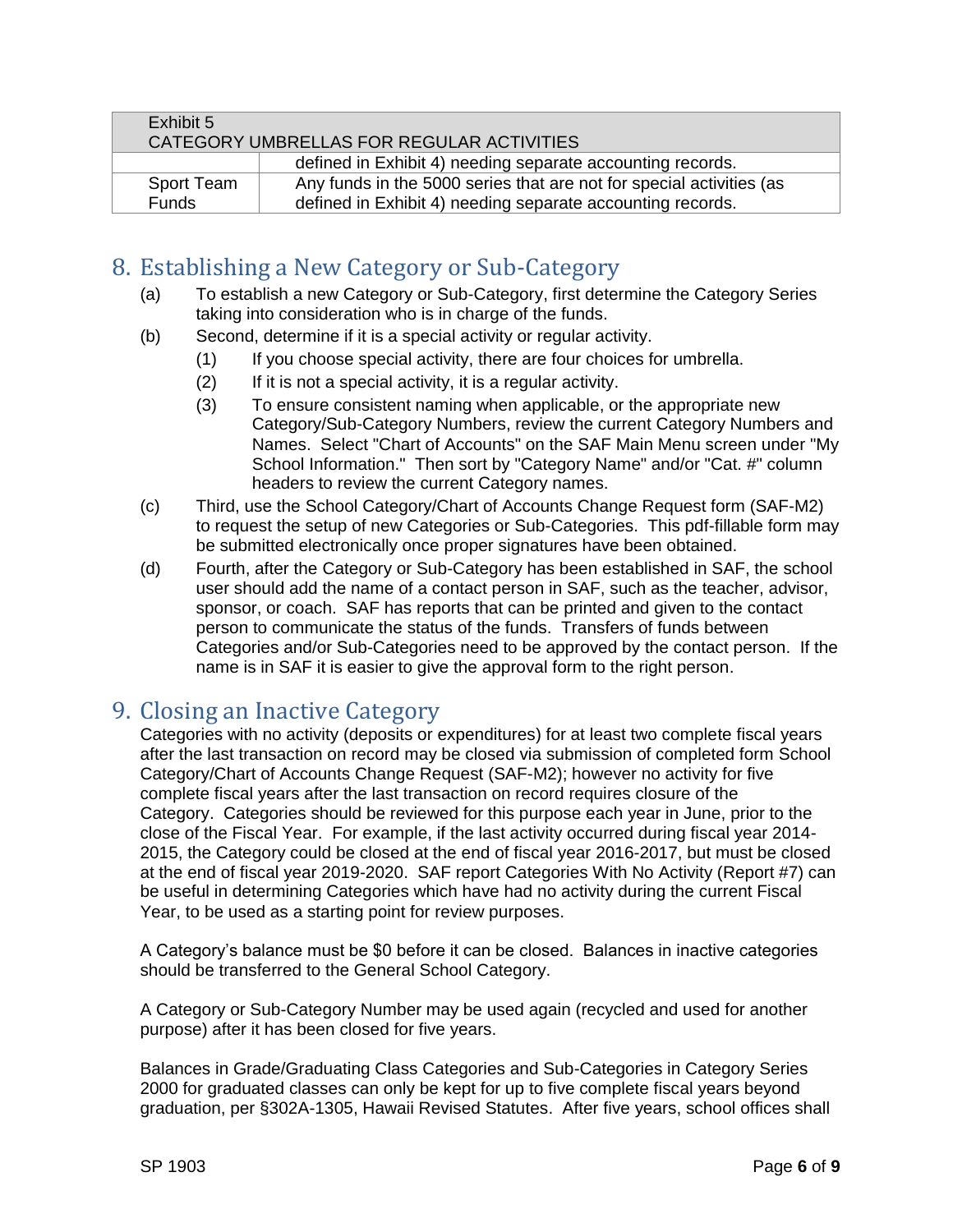transfer any remaining funds to the General School Category. Start counting the number of years at the end of the fiscal year that began after the grade or class left the school. For example, the Category for the graduating class of 2015 must be closed by the end of fiscal year 2019-2020.

- (a) During the last school year before the grade or class graduates from the school, the school office should notify the class officers of the class's SAF balance.
- (b) Class officers should also be informed at that time that any balance remaining five complete fiscal years after the grade or class leaves the school will be transferred to the General School Category.
- (c) See the References section below for best practices regarding the disposition of the balance of class funds after a class has graduated and form Graduating Class SAF Balance (SAF-IC4) for the senior class to consider prior to graduation.

To close or delete an inactive Category, submit form School Category/ Chart of Accounts Change Request (SAF-M2) after it has been approved by the Principal.

## 10. Category Umbrella Type

This field is used by DOE to designate the Complex Area to which a school belongs.

## 11. Description of Asset Accounts

Asset accounts of a school are generally cash held in either a bank checking account or an investment account.

- (a) Cash-in-Bank Checking Account: The checking account is for the deposits of monies and disbursements of the school's non-appropriated Student Activity Fund for all Categories except Investments. All checks issued shall be properly executed and documented. The unexpended balance in the account is reconciled monthly to the balance shown on the bank statement.
- (b) Investments: Categories in the 1999 series are for recording investments in savings and government securities. These investments are to be recorded individually, using separate Sub-Category Numbers for each and including the last four digits of the Investment Account in the Category Name, to provide accountability and control. Schools are authorized to use idle funds for investment to earn additional income for use by the school for the general welfare of the school. Refer to SP 1908 Non-Appropriated Funds, Investing Idle Cash for more details.

## 12. Description of Fund Accounts

A fund is defined as "a sum of money or other resources set aside for the purpose of carrying on specific activities or to attain certain objectives." The financial operations of the school are therefore, classified by funds, including Appropriated funds (State funds) and Non-Appropriated Student Activity Funds. These funds are broken down into groups of Categories, or accounts, to show in detail the operations of each fund.

Two Categories have specific statewide restrictions:

- (a) General School Category: Category 1001 in the Administration Series is specifically established for uses directly related to school-wide operations. The sources of revenue for this category are limited to:
	- (1) interest income from investments,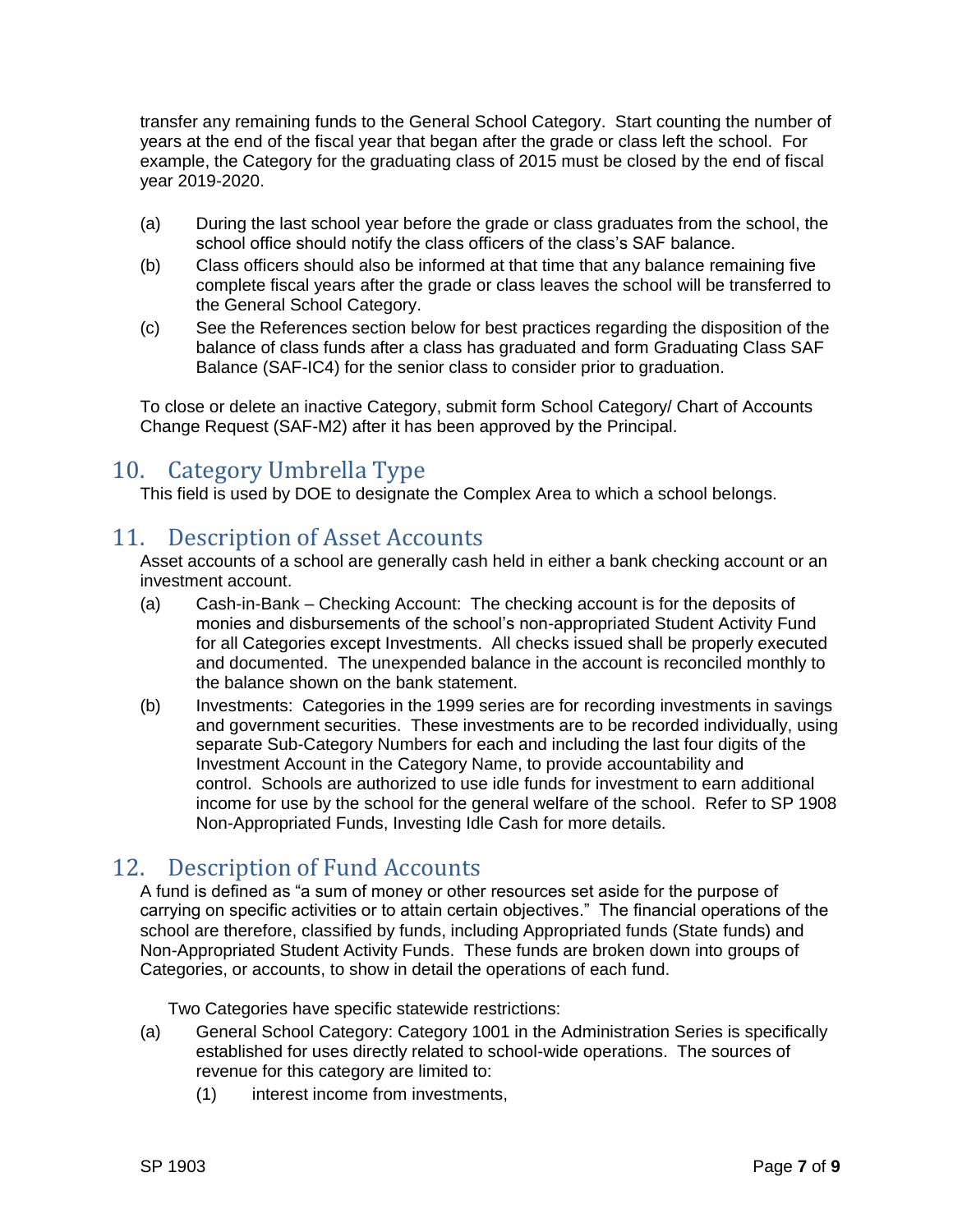- (2) closure of inactive accounts of school sponsored organizations,
- (3) fundraising and donations specifically designated for the benefit of the entire school, and
- (4) other sources of revenue designated specifically for the benefit of the entire school.

Allowable expenditures for General School Categories and related Sub-Categories are listed in Exhibit 6.

| Exhibit 6                                                         |  |  |
|-------------------------------------------------------------------|--|--|
| ALLOWABLE EXPENDITURES FOR GENERAL SCHOOL CATEGORIES              |  |  |
| AND RELATED SUB-CATEGORIES                                        |  |  |
| Purchasing materials, supplies, equipment and services that       |  |  |
| benefit students and the school.                                  |  |  |
| Providing staff and students the opportunity to attend workshops. |  |  |

(b) School Food Services Revenue Refunds: Category 1998 in the Administration series is an account to track the refund checks issued to the school by the School Food Services Branch for refunds to students with balances on their meal cards at the end of the school year. The refunds are only for students who are leaving the DOE system (e.g. graduating, moving to a private school, moving out of state). A separate Sub-Category must be established for each school year, because after one year any unclaimed balance must be returned to the School Food Services Branch. The balance is NOT transferred to the General School Account. Reference SP 1918 Non-Appropriated Student Activity Fund Refunds.

## 13. SP Maintenance Responsibility

The Accounting Services Branch in the Office of Fiscal Services is responsible for maintenance, administration, and questions regarding this SP.

#### 14. References, Resources, and Forms

The following resources may provide access to statutory, policy, and contractual authorities; and closely related SPs, procedures, and forms.

- (a) Section 302A-1305, Hawaii Revised Statutes, Inactive student activity accounts [http://www.capitol.hawaii.gov/hrscurrent/Vol05\\_Ch0261-](http://www.capitol.hawaii.gov/hrscurrent/Vol05_Ch0261-0319/HRS0302A/HRS_0302A-1305.htm) [0319/HRS0302A/HRS\\_0302A-1305.htm](http://www.capitol.hawaii.gov/hrscurrent/Vol05_Ch0261-0319/HRS0302A/HRS_0302A-1305.htm)
- (b) SAF Chart of Accounts (handout provided to schools when converting old accounts to SAF)
- (c) SP 1900-1921 series, various topics about Non-appropriated Student Activity Fund
- (d) Graduated Class SAF Balances Best Practices [https://intranet.hawaiipublicschools.org/offices/ofs/saf/SAF\\_resources/Shared%20Do](https://intranet.hawaiipublicschools.org/offices/ofs/saf/SAF_resources/Shared%20Documents/Graduated%20Class%20SAF%20Balances%20-%20Best%20Practices.pdf) [cuments/Graduated%20Class%20SAF%20Balances%20-%20Best%20Practices.pdf](https://intranet.hawaiipublicschools.org/offices/ofs/saf/SAF_resources/Shared%20Documents/Graduated%20Class%20SAF%20Balances%20-%20Best%20Practices.pdf)

#### Forms

(e) Graduating Class SAF Balance (SAF-IC4) [https://intranet.hawaiipublicschools.org/offices/ofs/saf/Forms/GRADUATING%20CLA](https://intranet.hawaiipublicschools.org/offices/ofs/saf/Forms/GRADUATING%20CLASS%20SAF%20BALANCE.pdf) [SS%20SAF%20BALANCE.pdf](https://intranet.hawaiipublicschools.org/offices/ofs/saf/Forms/GRADUATING%20CLASS%20SAF%20BALANCE.pdf)